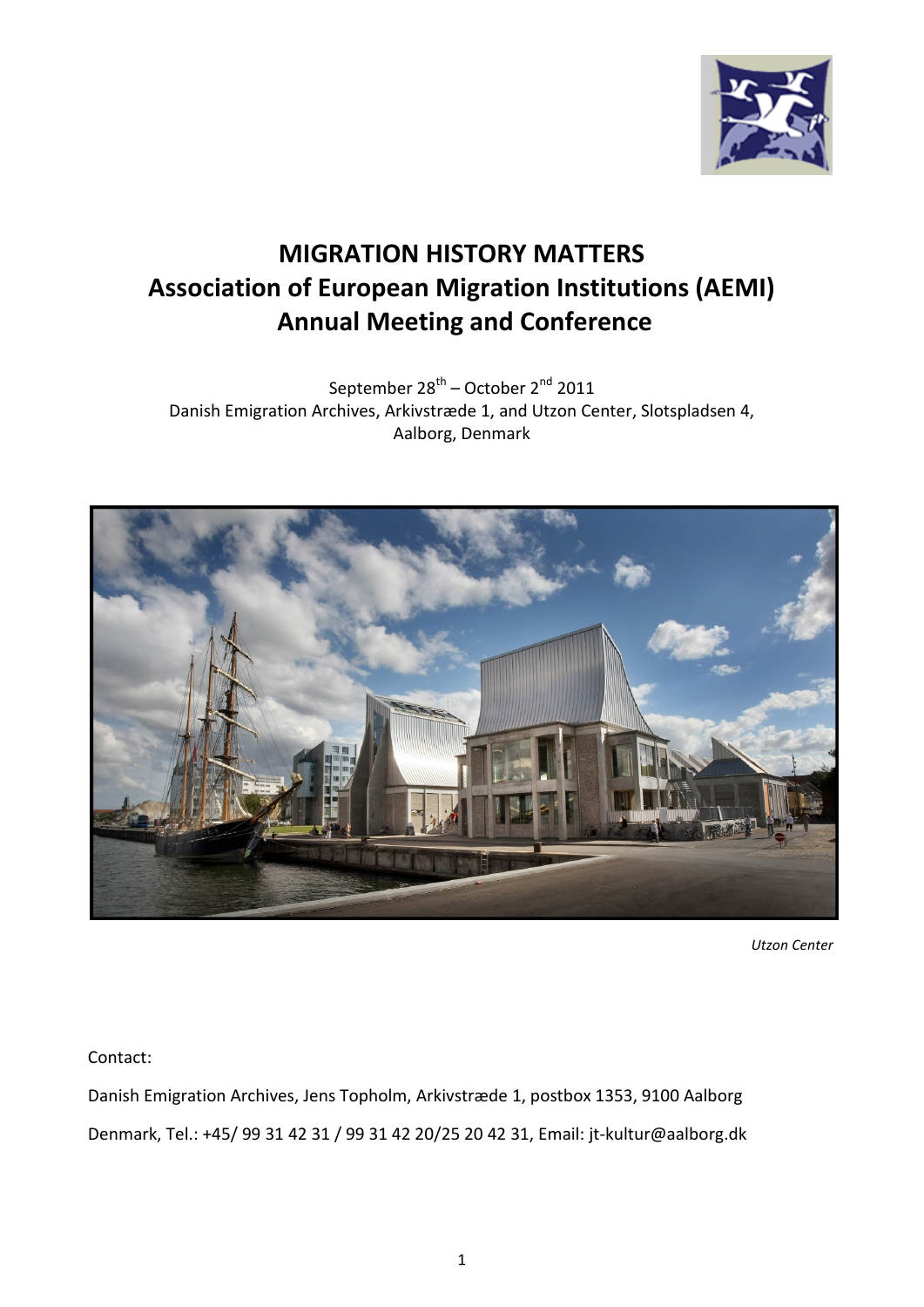

## **Wednesday September 28th 2011 Registration***, Danish Emigration Archives*

#### *18.00-21.00*

Registration for the Annual Meeting and the Conference. Refreshments and informal get-together.

### **Thursday September 29th 2011 AEMI Annual Meeting,** *Danish Emigration Archives*

**08.30-09.30** Registration for the Annual Meeting and the Conference.

**09.00-09.30** Introduction to AEMI history and perspectives by Brian Lambkin – with three central questions:

- 1) Why does Migration History Matter?
- 2) What is going on in your Migration Institution that we should know about?
- 3) What would you like to see AEMI do in the next three years?

**09.30-10.15** Discussion in groups

**10.15-10.30** Coffee break

**10.30-11.00** Discussion and exchange of views in a plenary session.

**11.00-11.30** 10 minutes' walk to Utzon Center.

#### **Thursday September 29th 2011 AEMI Conference,** *Utzon Center*

#### *MIGRATION HISTORY MATTERS*

- **10.00-11.00** Registration for those arriving directly for the conference.
- **11.30-12.00** Official opening of the conference

*Welcome to Aalborg, Helle Frederiksen, deputy major, Aalborg Municipality Welcome to Utzon Center, manager Anni Walther Welcome to Danish Emigration Archives, director Jens Topholm Welcome to AEMI Annual Meeting and Conference, chairman Brian Lambkin*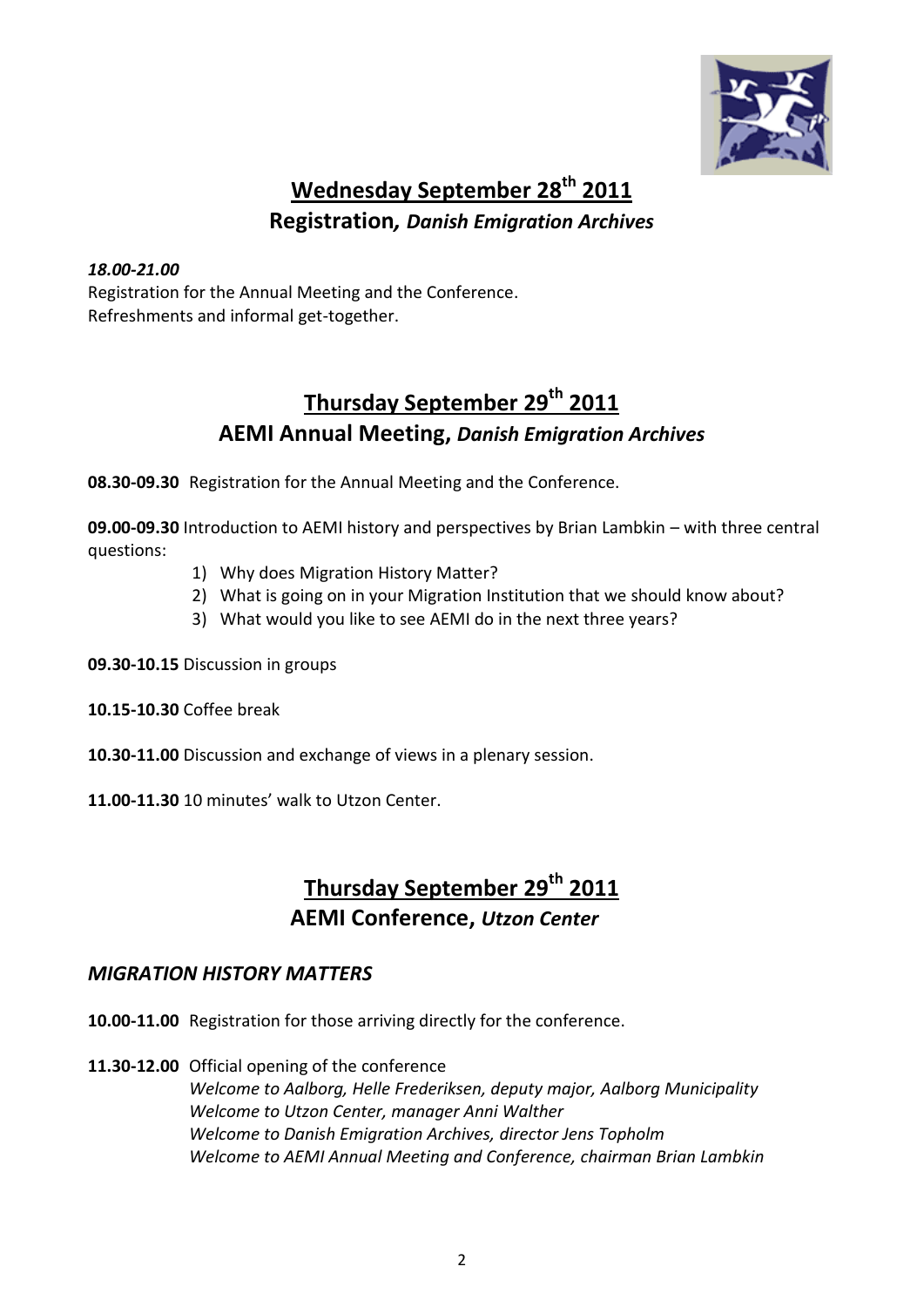

- **12.00-13.00** Lunch at Utzon Café and Restaurant
- **13.00-13.10** Introduction to Migration History Matters, *by Brian Lambkin, chairman of AEMI*
- **13.10-13.30** Digital Migration digitizing the past in order to understand the present *by Torben Tvorup Christensen, Danish Emigration Archives, Denmark*
- **13.30-13.50** Migration History with a new Focus *by Henrik Bredmose Simonsen, Skanderborg Museum, Denmark*
- **13.50-14.20** Exhibiting Danish Immigration *by Cathrine Kyø Hermansen and Susanne Jensen, Danish Immigrant Museum, Denmark*
- **14.20-14.40** Remarks and discussion. *Moderator Birgit Flemming Larsen, Danish Emigration Archives, Denmark*
- **14.40-15.00** Coffee break
- **15.00-15.20** Migrapedia *by Hans Storhaug, Norwegian Emigration Centre*
- **15.20-15.40** Archival newcomers new in inner Scandinavia *by Mathias Nilsson, Swedish American Center*
- **15.40-16.00** World migration *by Anton Gammelgaard, Storywise, Denmark*
- **16.00-16.20** Remarks and discussion *Moderator Bente Jensen, Aalborg City Archives, Denmark*
- **16.20-16.50** USA, Denmark and migration *by US Ambassador to Denmark, Laurie S. Fulton Moderator Jens Topholm, Danish Emigration Archives*
- **17.00-17.30** Guided tour at Utzon Center
- **18.30-19.00** Migration Music, Sean Reidy, Dunbrody, Ireland
- **19.00-23.00** Official Dinner at Utzon Center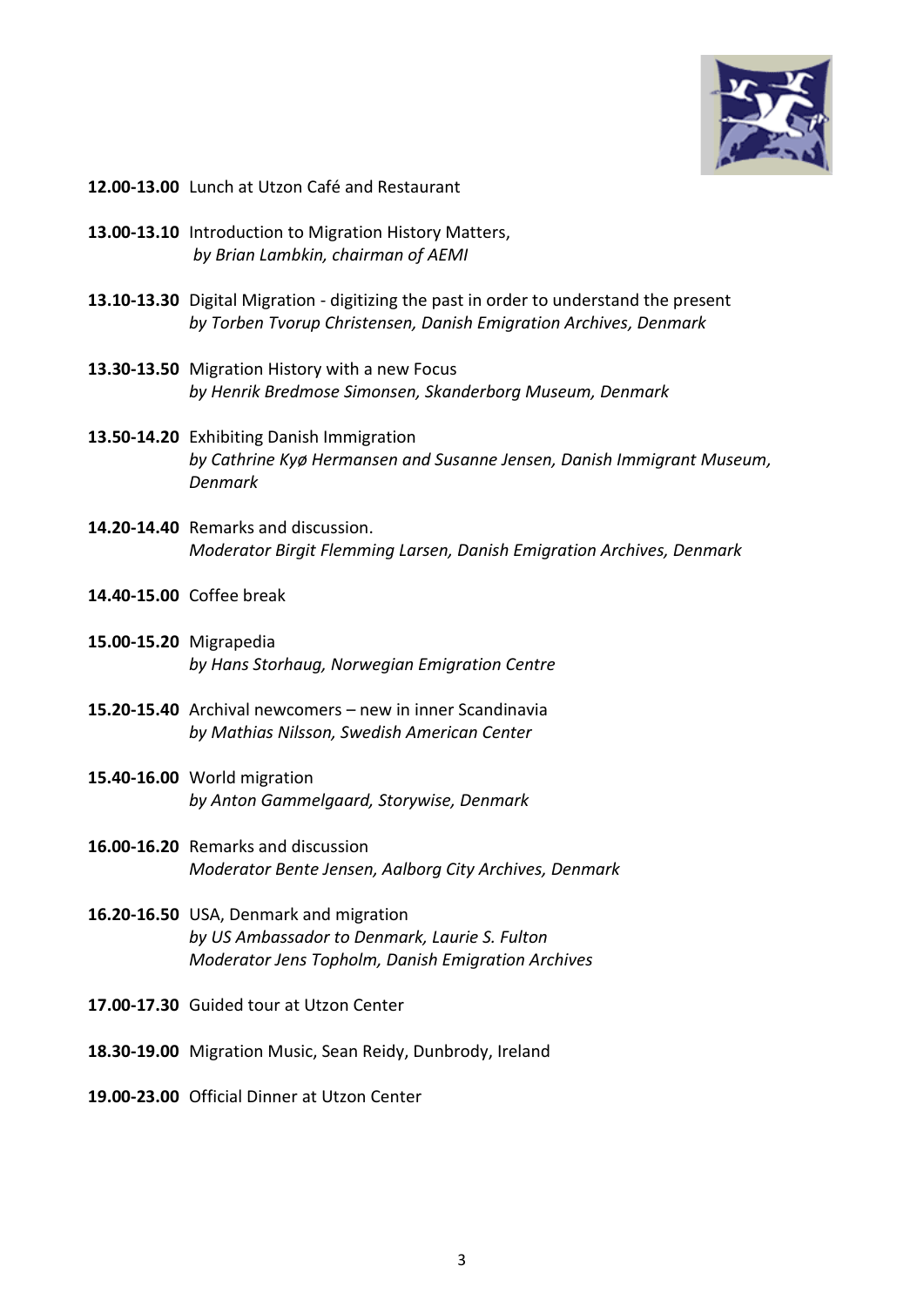

### **Friday September 30th 2011 AEMI Conference –** *Utzon Center*

#### *MIGRATION HISTORY MATTERS*

- **09.00-09.20** Selling a dream expectation versus reality postwar Dutch and other migration to Australia 1945 – 1970s. *by Nonja Peters, Curtin University, Perth, Australia*
- **09.20-09.40** Hat or cap ... does it matter? The case of Albanians in Slovenia *by Metka Lokar, Slovenian Migration Institute, Ljubljana, Slovenia*
- **09.40-10.00** Louis Adamic's Role in the Prehistory of Multiculturalism *by Janja Zitnik Serafin, Slovenian Migration Institute, Ljubljana, Slovenia*
- **10.00-10.20** Remarks and discussion *Moderator Marianne Sletten Paasch, Danish Emigration Archives*
- **10.20 – 10.40** Coffee break
- **10.40-11.00** Polish Immigrants in Westphalia A European case study for integration? *by Dietmar Osses, LWL-Industriemuseum, Bochum, Germany*
- **11.00-11.20** Return of the Polish Peasant Life Stories of Migration in a Historical Perspective *by Trine Lund Thomsen, CoMid, University of Aalborg, Denmark*
- **11.20-11.40** 'Representations that travel' How Turkish migrants have been perceived in Denmark *by Martin Bak Jørgensen, CoMid, University of Aalborg, Denmark*
- **11.40-12.00** Remarks and discussion *Moderator Susanne Krogh Jensen, Danish Immigration Museum*
- **12.00-13.40** Lunch at Nordkraft a central culture center in Aalborg
- **13.40-14.00** Foreigners in Denmark Danes abroad *by Bente Jensen, Aalborg City Archives, Denmark*
- **14.00-14.20** Migration and the foundation of the Italian state *by Maddalena Tirabassi, Centro Altreitalie, Torino, Italy*
- **14.20-14.40** Brazil and France: An Historical Overview of the Two Main Portuguese Migratory Flows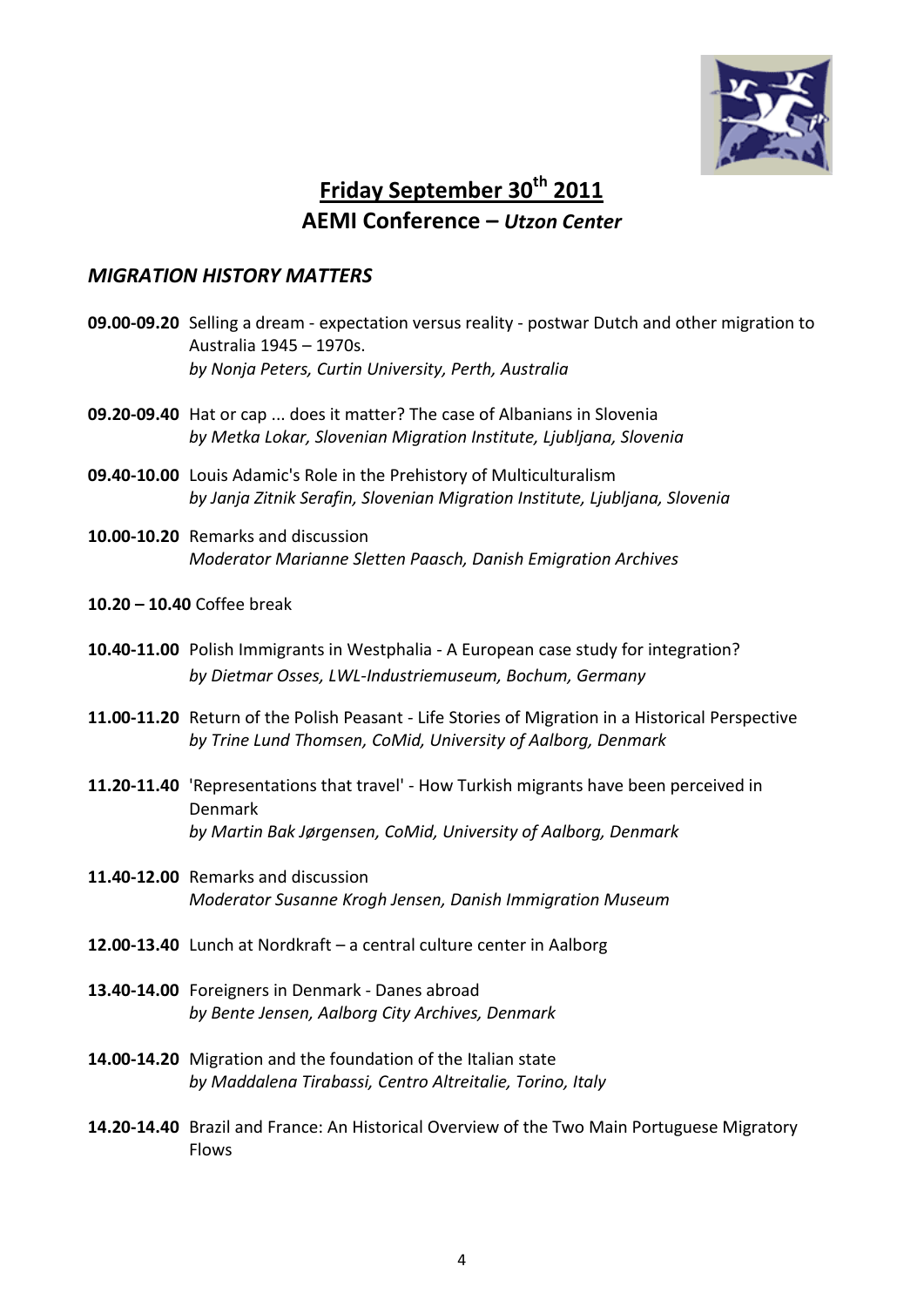

*by Maria Beatriz Rocha -Trindade, Center of Migration Studies and Intercultural Relations Universidade Aberta, Portugal*

- **14.40-15.00** Standing on the family farm in Tysvær: How did "Kallekodt" become "Thompson"? b*y Nina M. Ray, Department of Marketing and Finance College of Business and Economics Boise State University, Idaho, USA*
- **15.00-15.20** Remarks and discussion *Moderator Nancy Bartlett, Bentley Historical Library, Univ. of Michigan, USA*
- **15.20-15.40** Coffee break
- **15.40-16.00** Immigration, integration and the attitudes of Croatian citizens towards immigrants *by Snjezana Gregurovic and Josip Kumpes, Institute for Migration and Ethnic Studies, Zagreb, Croatia, plus Jadranka Čačić-Kumpes, University of Zadar, Department of Sociology, Croatia.*
- **16.00-16.20** Irish Emigrants on the Titanic *by Brian Lambkin,* Centre for Migration Studies, Omagh, Ireland
- **16.20-16.40** Norwegian Migration today *by Hans Storhaug, Norwegian Emigration Center, Stavanger, Norway*
- **16.40-17.00** Remarks and discussion *Moderator Maddalena Tirabassi, Centro Altreitalie, Torino, Italy*
- **17.15-18.00** Central City Walk with Flemming Nielsen, Aalborg City Archives and free time.

### **Saturday October 1st 2011 AEMI Annual Meeting,** *Danish Emigration Archives*

- **10.00 – 10.10** Official 0pening of the AEMI Annual Meeting
- **10.10 – 11.10** AEMI Meeting according to the statutes
- **11.10 – 11.30** Closing Ceremony